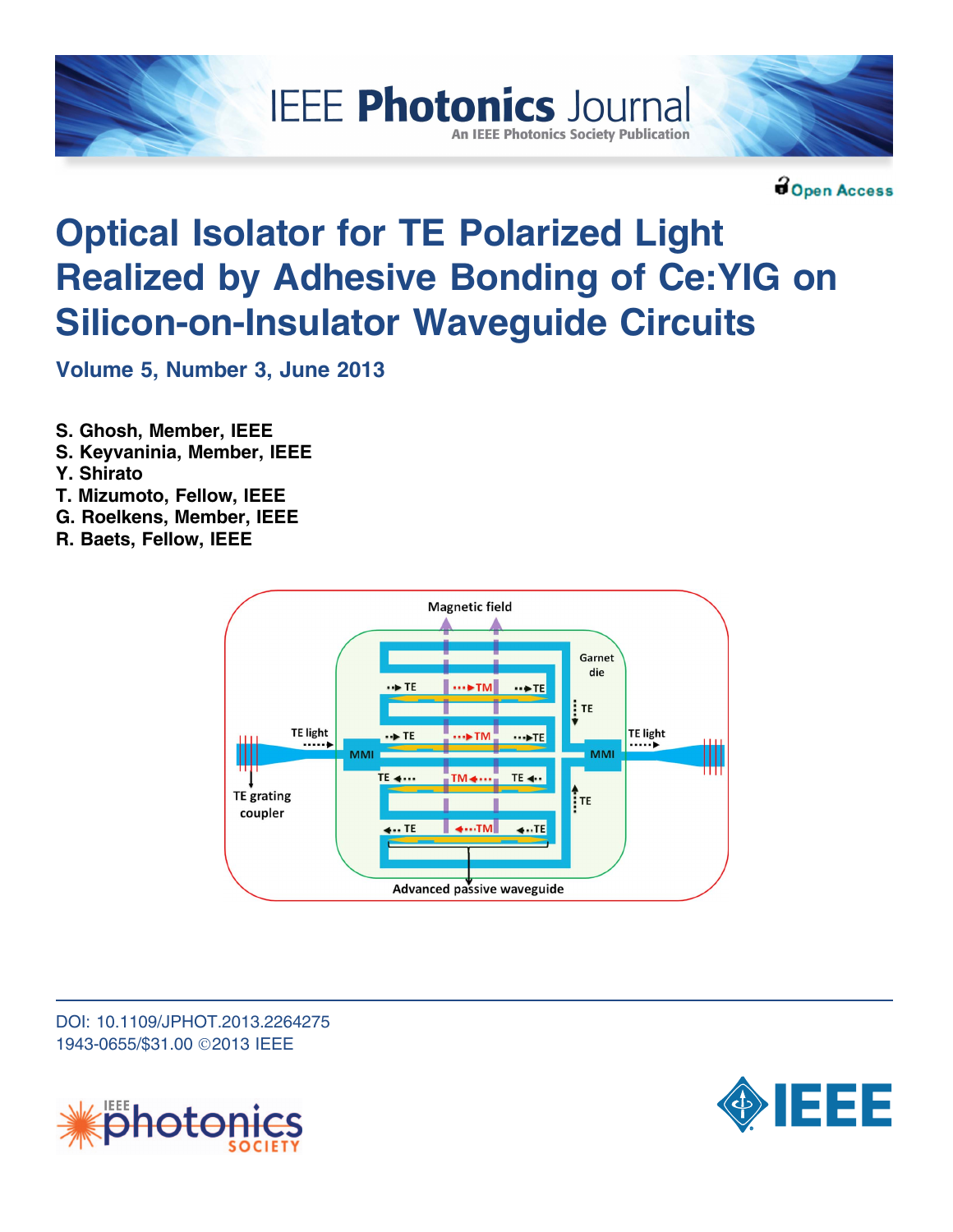# Optical Isolator for TE Polarized Light Realized by Adhesive Bonding of Ce:YIG on Silicon-on-Insulator Waveguide Circuits

#### S. Ghosh, $^{1,2}$  *Member, IEEE*, S. Keyvaninia, $^{1,2}$  *Member, IEEE*, Y. Shirato, $^3$ T. Mizumoto, $^3$  *Fellow, IEEE*, G. Roelkens, $^{1,2}$  *Member, IEEE*, and R. Baets,  $1,2$  Fellow, IEEE

<sup>1</sup>Photonics Research Group, Department of Information Technology,<br>Ghent University-IMEC, 9000 Ghent, Belgium <sup>2</sup>Center for Nano- and Biophotonics (NB-Photonics), Ghent University, 9000 Ghent, Belgium <sup>3</sup>Department of Electrical and Electronic Engineering, Tokyo Institute of Technology, Tokyo 152-8552, Japan

> DOI: 10.1109/JPHOT.2013.2264275 1943-0655/\$31.00 © 2013 IEEE

Manuscript received February 28, 2013; revised May 8, 2013; accepted May 12, 2013. Date of publication May 20, 2013; date of current version June 13, 2013. Corresponding author: S. Ghosh (e-mail: samir.ghosh@intec.ugent.be).

Abstract: An optical isolator for transverse electric (TE) polarized light is demonstrated by adhesive bonding of a ferrimagnetic garnet die on top of a 380 nm thick silicon waveguide circuit. Polarization rotators are implemented in the arms of a nonreciprocal Mach–Zehnder interferometer to rotate the polarization to transverse magnetic in the nonreciprocal phase shifter regions. Calculation of the nonreciprocal phase shift (NRPS) as a function of bonding layer thickness experienced by the TM mode in the interferometer arms is presented, together with the simulation of the robustness of the polarization rotator. Experimentally, 32 dB isolation is measured at 1540.5 nm wavelength using a magnetic field transverse to the light propagation directions. This paves the way to the cointegration of laser diodes and optical isolators on a silicon photonics platform.

Index Terms: Optical isolation, photonic integration.

### 1. Introduction

Semiconductor laser diodes are key components in optical communication systems. The performance of such lasers can however be compromised by spurious back-reflections into the laser cavity from various parts of the optical circuit or link. The use of optical isolators can circumvent this back-reflection in the laser cavity. Besides for use in combination with discrete optoelectronic devices, the need for isolators on photonic integrated circuits is becoming of key importance, given the trend of continuous miniaturization and increasing complexity of photonic integrated transmitters. To introduce optical isolation, a nonreciprocal medium such as a magnetooptical (MO) material is required. When an electromagnetic wave propagates through a magnetooptic material, time-reversal symmetry does not hold anymore, and as a consequence, the transmission in the forward direction differs from that in the backward direction. Many approaches have been proposed for integrating such magnetic materials on waveguide platforms. Most of the conventional MO materials like cerium-doped yttrium iron garnet (Ce:YIG) and bismuth-doped yttrium iron garnet (Bi:YIG) having a high Faraday rotation coefficient in combination with low optical absorption in telecom wavelengths are difficult to deposit on semiconductor waveguide platforms. Since silicon-on-insulator (SOI) is becoming an important platform for photonic integrated circuits,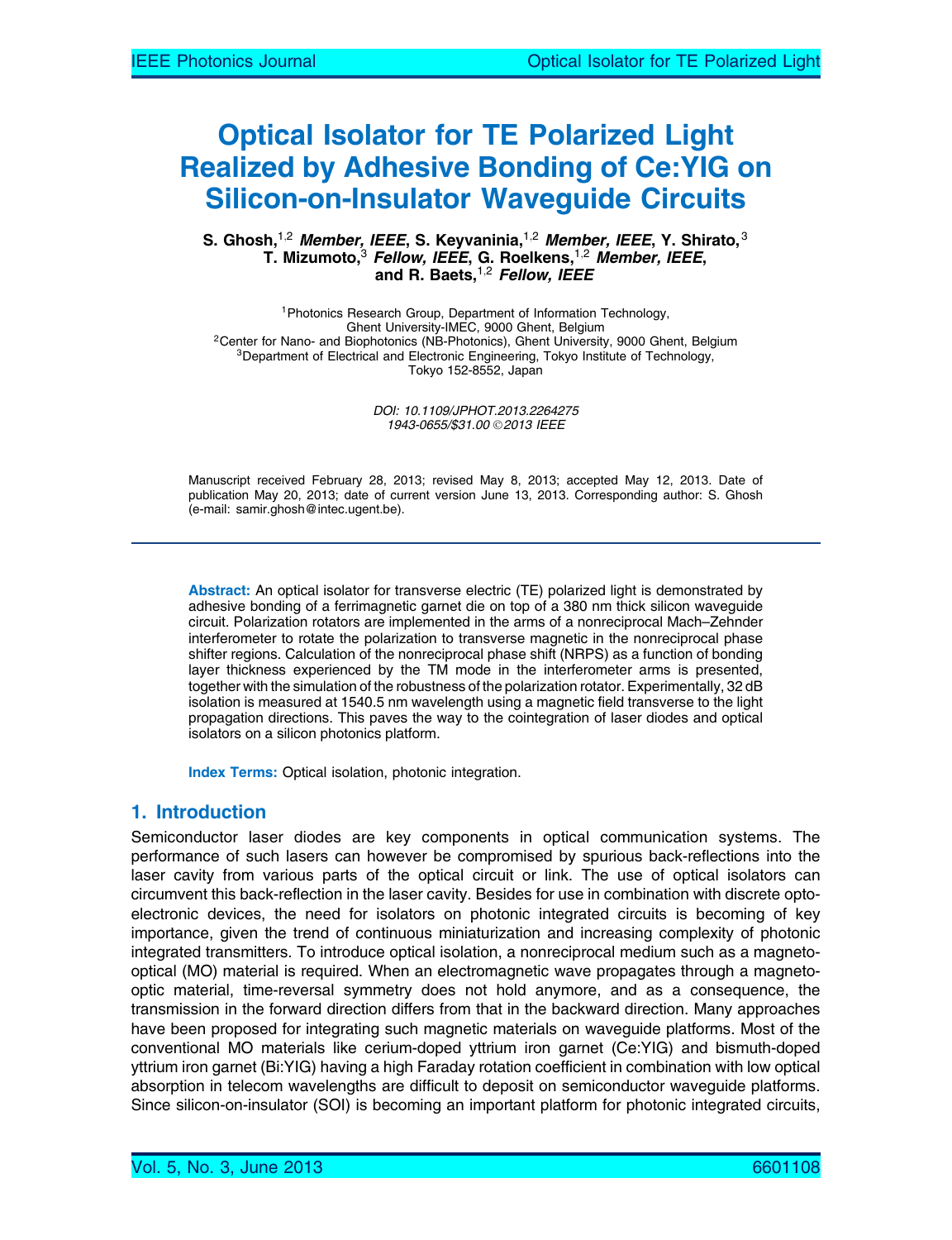integrating such MO materials on this platform is however of key importance. There are two approaches already demonstrated for integrating MO materials on SOI. One of them is by die-towafer bonding [1], [2], and another one is using pulsed laser deposition or magnetron sputtering deposition [3]–[6] of MO materials on top of silicon waveguide circuits. The deposition of MO materials on SOI leads to various issues like cracking during rapid thermal annealing (RTA) due to the thermal expansion coefficient mismatch, the deterioration of MO properties, high insertion losses due to scattering, etc. The material properties and the integration issues have already improved to some extent by defining an ultrathin layer of the respective magnetic material on the semiconductor substrate, which is then annealed, after which a relatively thick layer can be further grown on top of the seed layer [6]. The direct molecular bonding of MO materials on silicon waveguide circuits is another approach [7]–[10], but this approach demands atomically smooth surfaces for high bonding yield. Another elegant bonding method is the adhesive DVSbenzocyclobutene (BCB) bonding technique that is recently reported [11], [12], which relaxes the requirements regarding surface roughness for a strong bond. Apart from these two approaches, several nonmagnetic approaches are also proposed mainly based on photonic transitions [13]–[15] and nonlinear optical processes [16], [17]. However, in these structures, optical isolation occurs either only in specific power ranges or with either associated modulation sidebands or substantial intrinsic loss. Most semiconductor lasers emit transverse electric (TE) polarized light. To protect these devices from back-reflections, an optical isolator operating in TE mode is required instead of the regular TM polarization operation mode. In this paper, a planar-waveguide-based polarization rotator is implemented to achieve the required polarization rotation. A SOI Mach–Zehnder interferometer (MZI) consisting of such polarization rotators in both arms is designed to realize an optical isolator for TE polarized light. A die of Ce:YIG is adhesively bonded on top of the 380 nm thick silicon waveguide circuit using BCB. This 380 nm waveguide layer thickness is perfectly suited for the heterogeneous integration of III–V on silicon single wavelength lasers as was recently demonstrated [18]; thereby, this demonstration paves the way to the cointegration of III–V lasers and isolators on a silicon waveguide platform.

## 2. Device Design and Simulation

Commercial isolators are based on nonreciprocal polarization rotation of the incident light in a magneto-optic material due to the presence of a magnetic field aligned with the light propagation direction. Typically, yttrium iron garnet (YIG) is used as the Faraday rotator medium. Such a scheme is difficult to implement for waveguide-based isolators, especially on high-index contrast waveguide platforms, because of the stringent requirement on the phase matching of TE and TM modes. The device presented in this paper works on the basis of the nonreciprocal phase shift (NRPS) experienced by the TM mode propagating through the waveguide. A detailed theoretical formulation regarding the NRPS introduced by a magnetic field transverse to the light propagation direction can be found in [11] and [19]. The proposed MZI-type isolator design consists of several components such as a polarization rotator, a 380 nm thick silicon waveguide covered with Ce:YIG used as a nonreciprocal phase shifter, spot size converters between 220 nm thick silicon and 380 nm thick silicon waveguides, multimode interferometers (MMIs), and fiber-to-chip grating couplers for TE polarization [20]. A schematic of the proposed idea is shown in Fig. 1. We will call the combination consisting of two polarization rotators, two spot size converters and one nonreciprocal phase shifter of the MZI an advanced passive (ADP) waveguide section as indicated in Fig. 1. An enlarged view of such an ADP section is presented in Fig. 2, which shows all the aforementioned subcomponents. The width of the nonreciprocal phase shifter rib waveguide is designed as 600 nm to reduce the insertion loss, and it is connected to 280 nm wide waveguides at both ends by 30  $\mu$ m long linear tapers. In this narrow waveguide section the polarization rotators are implemented as will be discussed later. The total size of the optical isolator is about 6 mm  $\times$  0.2 mm, whereas the total length of the nonreciprocal phase shifter is 4  $\times$  2.86 mm (2  $\times$  2.86 mm in each arm). The principle of operation of the device as an isolator is as follows. TE polarized light is injected using a grating coupler and is then split using a 3 dB MMI coupler, taking two different paths through the MZI arms. Let us consider the propagation through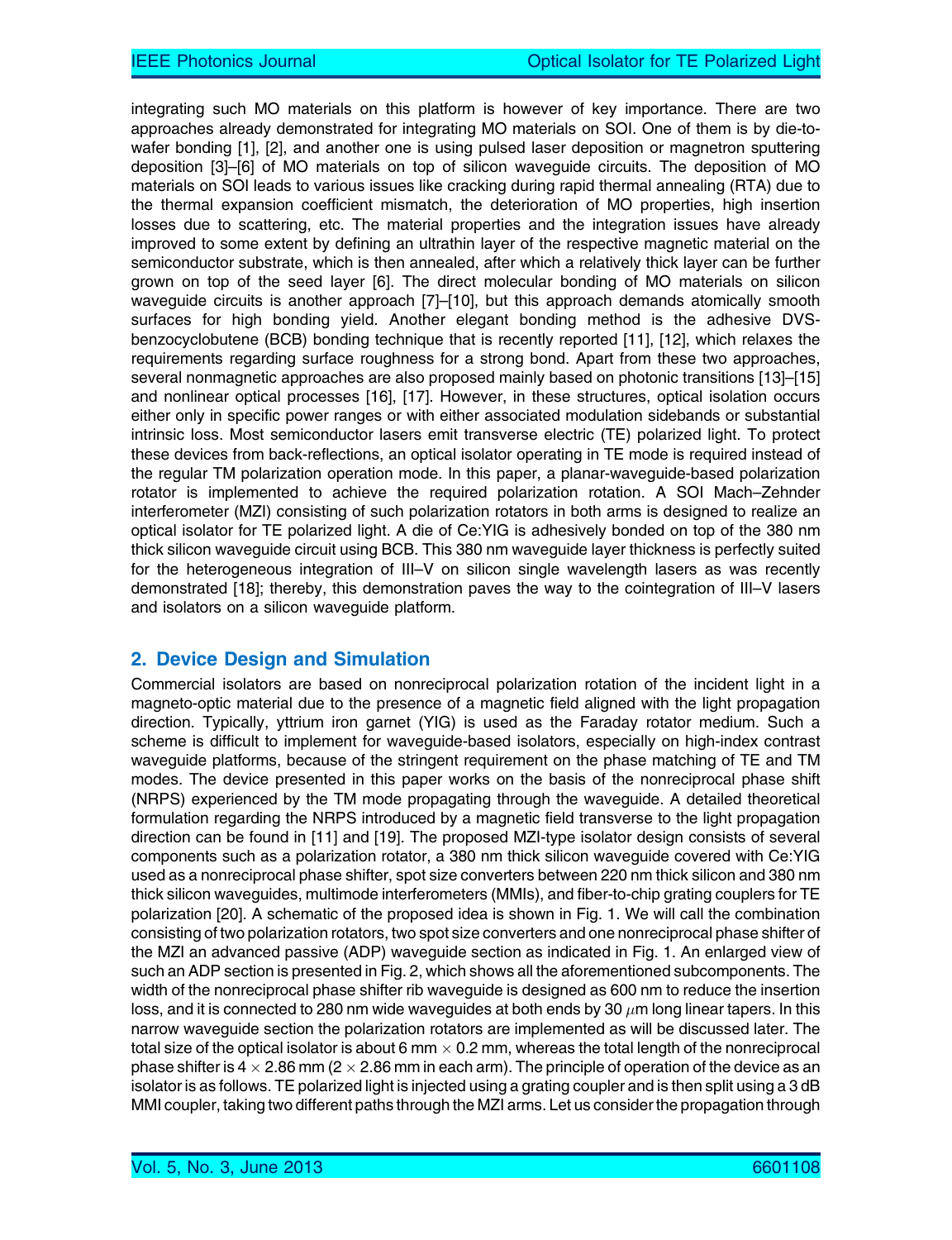

Fig. 1. Schematic of the isolator design.



Fig. 2. Enlarged sketch of an advance passive waveguide containing two spotsize converters, two polarization rotators and a nonreciprocal phase shifter. SEM pictures in inset (I) the taper tip of the spotsize converter, inset (II) the transition section between symmetrical and asymmetrical sections of polarization rotator.

any one arm of the MZI under the presence of a transverse magnetic field. TE polarized light at the input of an ADP section is rotated to TM polarization and experiences a NRPS due to the Ce:YIG present on top of the silicon waveguide circuit and the presence of a transverse external magnetic field. After passing through the second polarization rotator in the same ADP section, the polarization is again rotated to TE and the waveguide can loop back without experiencing any NRPS. This process keeps on repeating for other ADP sections of the same arm. Finally, TE polarized light from both arms is combined at the second MMI and collected using the TE polarization grating coupler. The ADP sections are placed in both arms of the MZI in such a way that the device works in a push–pull manner when a unidirectional magnetic field is applied transverse to the light propagation. The NRPS in the ADP sections is simulated as a function of BCB thickness ( $t_{BCB}$ ) at 1540 nm wavelength by the finite difference method (FDM), using the method described in [12]. The Faraday rotation coefficient  $(\theta_F)$  of Ce:YIG used in the simulation is 4500  $\degree$ /cm. The thickness of the epitaxial grown Ce:YIG layer on a substituted gadolinium gallium garnet (SGGG) substrate is 300 nm. The corresponding results are presented in Fig. 3(a) for the waveguide cross-section as shown in Fig. 3(b).

Since the performance of the device mostly depends on the efficiency of the polarization rotator, a detailed discussion on its design and simulation is presented. Numerous approaches have been reported recently for realizing integrated polarization rotators. One approach is based on mode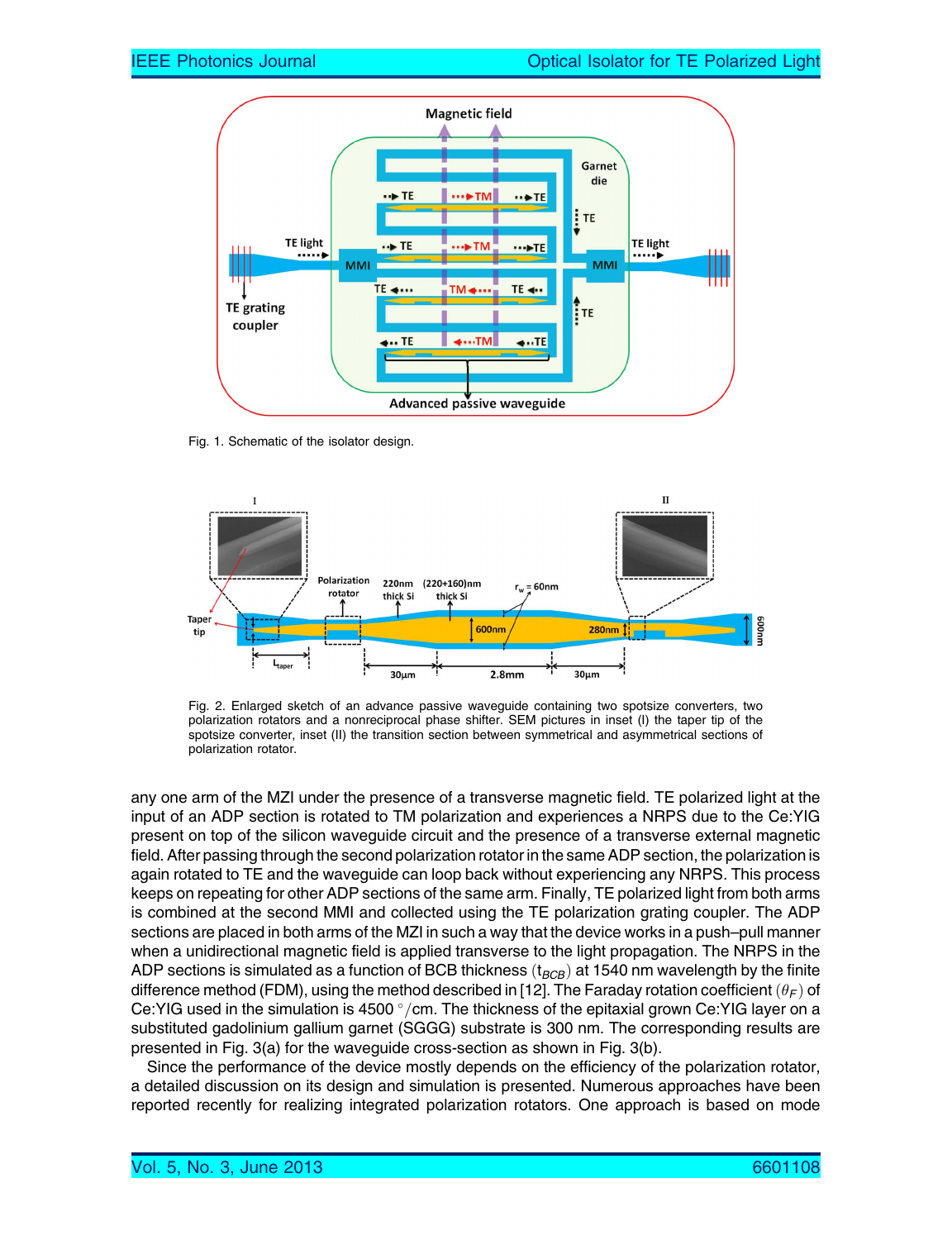

Fig. 3. (a) NRPS as a function of BCB thickness  $(t_{BCB})$ . (b) Waveguide cross-section of nonreciprocal phase shifter.



Fig. 4. (a) SEM image of the fabricated air clad polarization rotator. (b) Top view of the implemented polarization rotator. Schematic cross-sections of the symmetrical (c) and asymmetrical (d) waveguide sections.

evolution by twisted tapering of a 400 nm thick 200 nm wide silicon waveguide to a 200 nm thick 400 nm wide silicon waveguide [21]. Due to the complex geometries of the waveguide structures, this approach is not straightforward to implement. Another approach is the use of an asymmetrical directional coupler based splitter–rotator [22]. In this approach, TM and TE polarized light are separated and also rotated at the cost of longer device length and the need for a vertical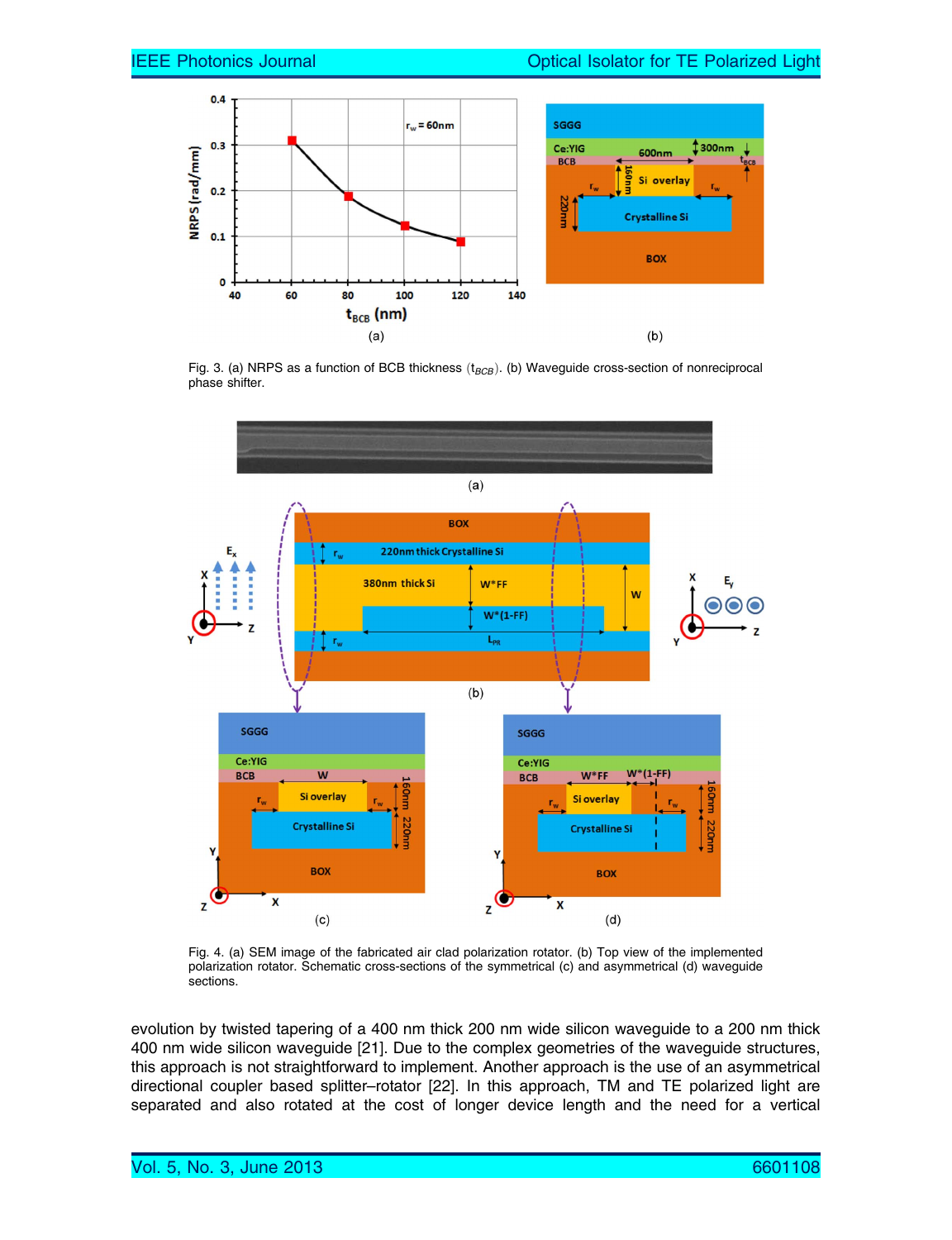

Fig. 5. Normalized efficiency as a function of (a)  $L_{PR}$  at 1.54  $\mu$ m wavelength, 50 nm BCB thickness, FF = 0.8, W = 280 nm. (b) Influence of the FF on the polarization rotation efficiency at 1.54  $\mu$ m wavelength, BCB thickness  $=$  50 nm, L $_{PR}$   $=$  15  $\mu$ m, W  $=$  280 nm. (c) Influence of the BCB thickness on the polarization rotation efficiency at 1.54  $\mu$ m wavelength, L<sub>PR</sub> = 15  $\mu$ m, FF = 0.8, W = 280 nm, and (d) wavelength dependence of the polarization rotation efficiency for L $_{\sf PR}$  = 15  $\mu$ m, BCB thickness = 50 nm,  $W = 280$  nm,  $FF = 0.8$ .

asymmetrical structure. In the past, the use of angled sidewall waveguides was demonstrated to break vertical symmetry for polarization rotation, but it suffers from complicated fabrication steps [23]. So, less complex geometries and simple fabrication steps are highly desirable to obtain a polarization rotator. The polarization rotator implemented in this paper is based on symmetry breaking by a Si-overlay similar to the recently demonstrated work [24] except the top cladding in this case is BCB and Ce:YIG. A top view and a cross-section of the symmetrical and asymmetrical waveguide structures used in the polarization rotator are depicted in Fig. 4. W is the width of the 160 nm thick silicon overlay on top of the 220 nm thick crystalline silicon layer that is 400 nm wide. In the asymmetrical section the Si-overlay width is reduced to W  $\times$  FF, where FF is the fill factor, which determines the hybrid nature of the optical modes in the asymmetrical waveguide section. To achieve the shortest length for 100% polarization rotation, the asymmetric waveguide should support modes with an eigenaxis rotated 45° with respect to the wafer surface.  $r_w$  is designed as 60 nm for this particular rotator. The cross-sectional views of both the waveguides are shown in Fig. 4(c) and (d).  $L_{PR}$  is the length of asymmetrical waveguide section, which gives optimal polarization rotation. The efficiency of the polarization rotator as a function of various parameters is presented in Fig. 5(a)–(d).

The red and dotted black curves in Fig. 5(a)–(d) correspond to the power transfer to the TM and TE polarization in the output waveguide, respectively, when the TE polarized mode is launched. From Fig. 5(b), we can see that the efficiency of the polarization rotator critically depends on the FF for a given width W.

The length L<sub>taper</sub> of the spotsize converter is designed as 40  $\mu$ m with a tip width of 100 nm at the interface between the 220 nm thick Si waveguide and 380 nm thick Si waveguide for optimal performance. The 1  $\times$  2 MMIs are designed in the 220 nm waveguide layer with BCB and Garnet as top cladding. The length and width of the MMI is 6.64  $\mu$ m and 2.8  $\mu$ m, respectively, and there is an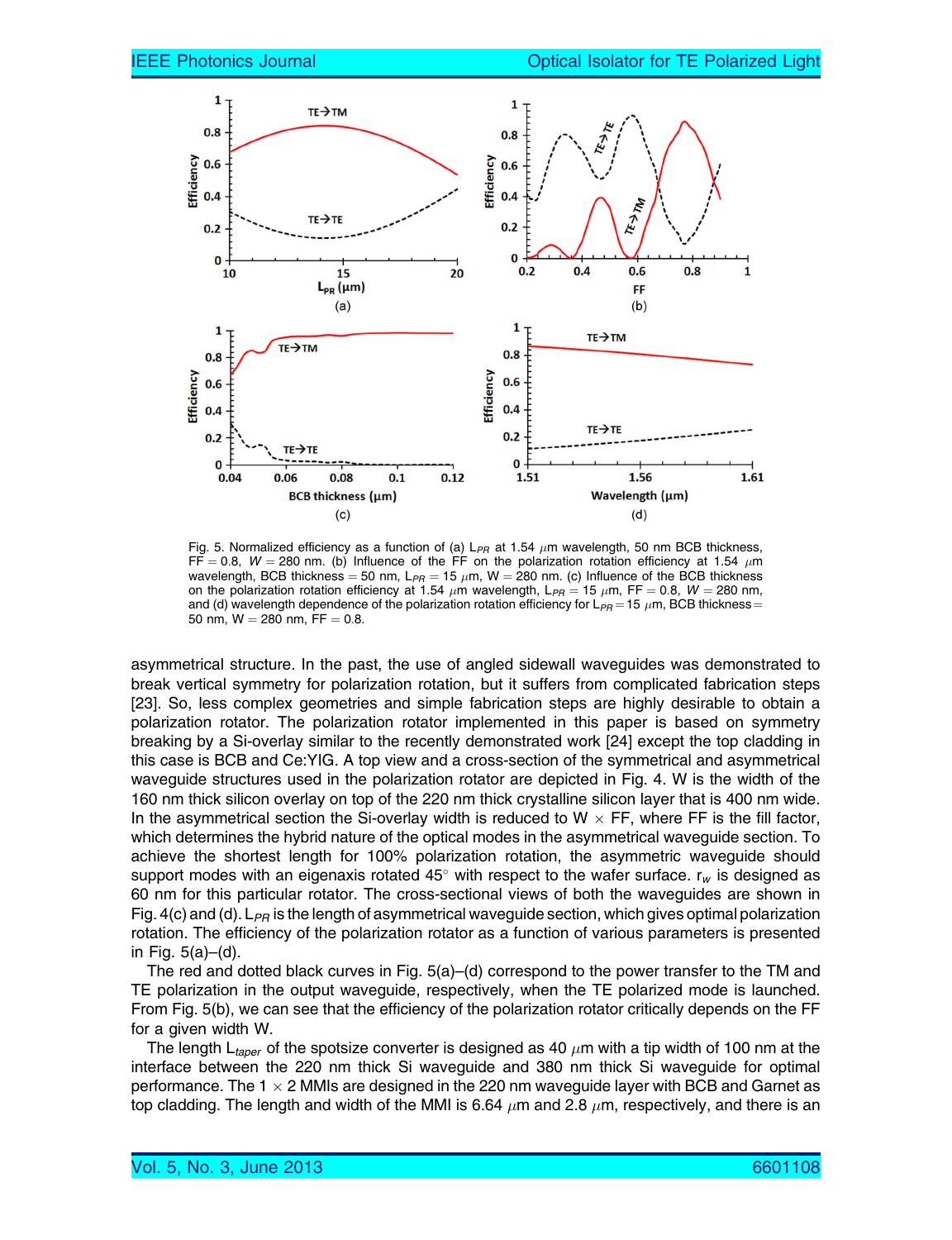

Fig. 6. Measured transmission spectra in the presence of external magnetic field.

offset of 820 nm between the output waveguides for maximum efficiency. Both the input and output waveguides have a width of 600 nm.

### 3. Fabrication Procedure

The SOI circuit is fabricated in a CMOS pilot line with 193 nm deep ultraviolet (DUV) lithography. The SOI wafer used consists of a 220 nm thick crystalline silicon layer on top of a 2  $\mu$ m thick buried oxide. In this paper, the 160 nm thick silicon overlay is polycrystalline silicon. This is achieved by sheet deposition of 160 nm thick amorphous silicon and selective removal by dry etching where required. In the exposed 220 nm waveguide layer, 70 nm deep etching allowed the realization of the grating couplers, while a complete 220 nm deep etch defines the strip waveguides. In the final step, the amorphous silicon is annealed to transform it to polycrystalline silicon. Fig. 1 depicts that only the ADP waveguide sections of the MZI arms have a poly Si overlay. In principle, the poly crystalline silicon can be substituted by crystalline silicon, which results in lower loss; however, this process was not available at the time of fabrication. After SOI wafer fabrication, a 4 mm  $\times$  4 mm garnet die containing Ce:YIG on SGGG is bonded on top of the SOI using BCB. In this process, the SOI is cleaned by a standard SC-1 cleaning method (15 minutes in a solution of deionized water:  $H_2O_2$ : NH<sub>4</sub>OH = 5 : 1 : 1 at 70 °C–80 °C), after which it is rinsed and dried at 150 °C. Mesithylenediluted BCB (Mesithylene:  $BCB = 3 : 1$ ) is spin coated onto the SOI at 3000 rotation per minute for 40 seconds. In this device demonstration, the trenches of the silicon waveguide were not filled by  $SiO<sub>2</sub>$  prior to bonding to achieve a planarized bonding surface; rather, the trenches were filled by BCB after spin coating. Since the refractive index of BCB (1.54) is very similar to that of  $SiO<sub>2</sub>$  (1.45) the performance of the polarization rotator is not affected. The BCB coated SOI is kept at 150  $\degree$ C for 10 minutes prior to bonding to evaporate the mesitylene so that only a thin layer of BCB remains on top of the SOI. Meanwhile, the garnet die is also cleaned by acetone and iso-propylalcohol (IPA), and it is placed on top of the SOI waveguide circuit, after which it is cured.

### 4. Measurement Results

TE polarized light from a tunable laser is injected and collected by grating couplers at the ends of the MZI. An external magnetic field transverse to the light propagation is applied with the aid of a miniature Nd–Fe–B magnets stack placed on top of the garnet die. Forward and backward transmission curves are obtained by switching optical input and output fibers during the measurements while keeping the magnetic field unaltered. The prototype device discussed in this paper is designed to be optically narrow band to easily observe the isolation behavior, by introducing a path length difference between both arms of the interferometer. The measured transmission spectra for forward and backward directions are presented in Fig. 6. An isolation of 32 dB is measured at wavelength of 1540.5 nm. The NRPS is 0.27 rad/mm calculated from the measured transmission spectra in Fig. 6, which implies that the BCB thickness between the Ce:YIG and silicon is between 50 nm and 60 nm. The insertion loss of the device is 22 dB at the maximum isolation point. A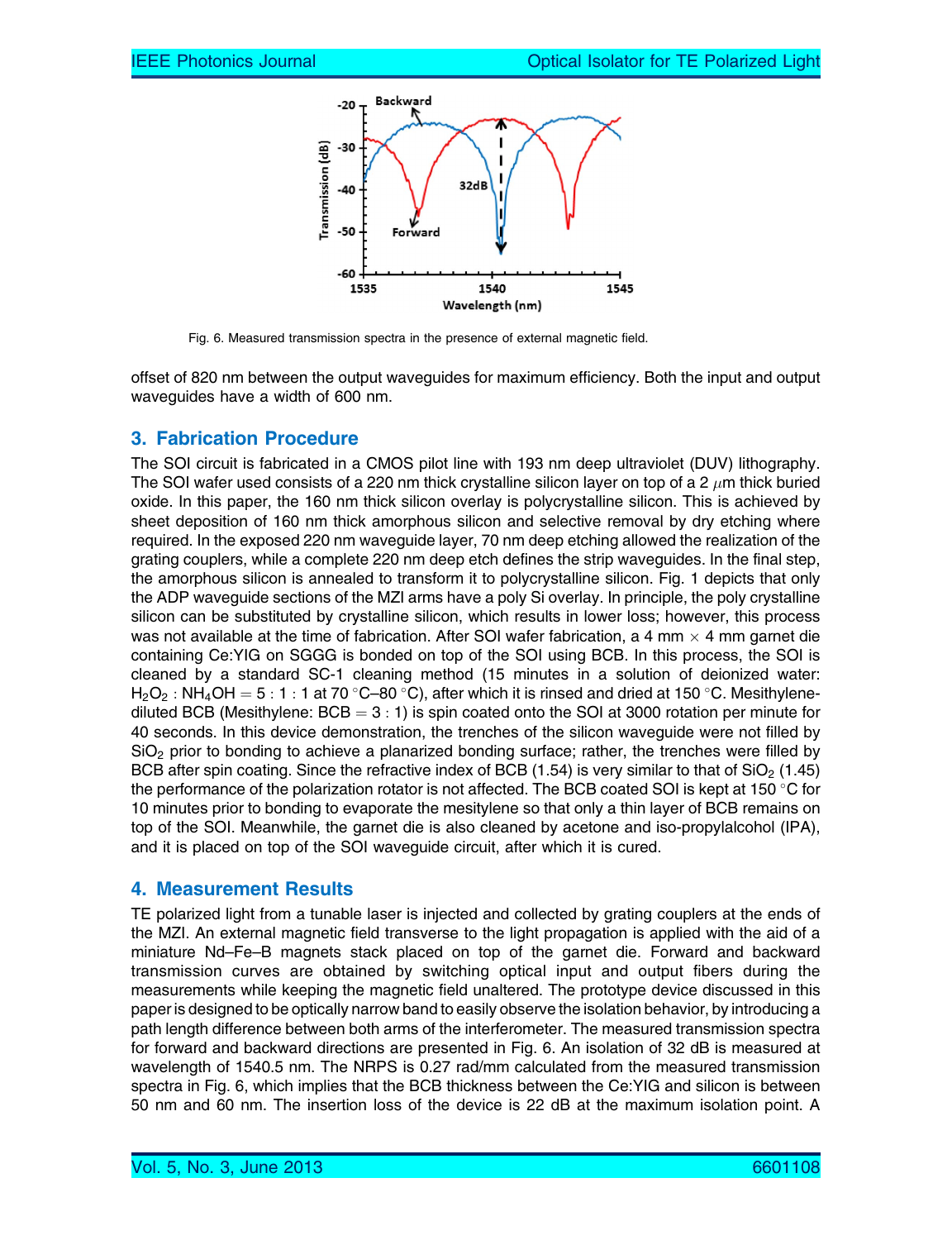| <b>TABLE 1</b> |
|----------------|
|----------------|

SOI based magneto-optical isolators

| Research Group                    | Device type | Fabrication technique    |                   | Isolation Insertion loss |
|-----------------------------------|-------------|--------------------------|-------------------|--------------------------|
| Ghent University (This work)      | MZI         | <b>BCB</b> bonding       | 32 dB             | 22 dB                    |
| Ghent University [11]             | MZI         | <b>BCB</b> bonding       | 25dB              | 14dB                     |
| Ghent University [12]             | MZI         | <b>BCB</b> bonding       | 11 dB             | 14dB                     |
| Tokyo Institute of Technology [7] | MZI         | Direct molecular bonding | 21 dB             | 8 dB                     |
| Tokyo Institute of Technology [9] | MZI         | Direct molecular bonding | 18dB              | 6 dB                     |
| <b>UCSB [8]</b>                   | Ring        | Direct molecular bonding | 9 dB              | $\blacksquare$           |
| MIT [6]                           | Ring        | Pulsed laser deposition  | $19.5 \text{ dB}$ | 20 dB                    |

performance based comparison between all the demonstrated optical isolators integrated on a silicon platform is presented in Table 1. The exact breakdown of the insertion loss is difficult to assess based on the fabricated devices but can for a large part be attributed to the scattering losses in the poly Si (20 dB/cm) and in the Ce:YIG (30 dB/cm). Therefore, switching to c-Si overlay and improving the Ce:YIG deposition process are keys to reduce the insertion loss of the device.

#### 5. Conclusion

In this paper, a novel optical isolator based on integrated polarization rotators for TE polarized light integrated on a 380 nm thick silicon-on-insulator waveguide platform is presented. A maximum isolation of 32 dB is obtained experimentally at 1540.5 nm wavelength. This demonstration provides a path toward the direct heterogeneous integration of optical isolators and laser diodes (TE-emitting) on a silicon platform. While the measured isolation of 32 dB is to our knowledge a record on silicon platform, improvements in the device insertion loss need to be made to make this a viable approach. This is mainly related to a reduction in material scattering losses.

#### Acknowledgment

The authors would like to acknowledge helps from several people as E. Lambert and S. Pathak for helping in optical mask design, D. Vermeulen for assisting in simulations for the polarization rotator and L. Van Landschoot for SEM images.

#### **References**

- [1] G. Roelkens, J. Brouckaert, D. Van Thourhout, R. Baets, R. Notzel, and M. Smit, "Adhesive bonding of InP/InGaAsP dies to processed silicon-on-insulator wafers using DVS-bis-benzocyclobutene," J. Electrochem. Soc., vol. 153, no. 12, pp. G1015–G1019, 2006.
- [2] S. Keyvaninia, M. Muneeb, S. Stankovic, P. J. Van Veldhoven, D. Van Thourhout, and G. Roelkens, "Ultra-thin DVS-BCB adhesive bonding of III–V wafers, dies and multiple dies to a patterned silicon-on-insulator substrate," Opt. Mater. Exp., vol. 3, no. 1, pp. 35–46, Jan. 2013.
- [3] S. Y. Sung, X. Qi, and B. J. H. Stadler, "Integrating yttrium iron garnet onto nongarnet substrates with faster deposition rates and high reliability," Appl. Phys. Lett., vol. 87, no. 12, pp. 121111-1-121111-3, Sep. 2005.
- [4] M. B. Park and N. H. Cho, "Structural and magnetic characteristics of yttrium iron garnet (YIG,Ce:YIG) films prepared by RF magnetron sputter techniques," J. Magn. Magn. Mater., vol. 231, no. 2, pp. 253–264, Jun. 2001.
- [5] S. Higuchi, K. Ueda, F. Yahiro, Y. Nakata, H. Uetsuhara, T. Okada, and M. Maeda, "Fabrications of cerium-substituted YIG thin films for magnetic field sensor by pulsed-laser deposition," IEEE Trans. Magn., vol. 37, no. 4, pp. 2451–2453, Jul. 2001.
- [6] L. Bi, J. Hu, P. Jiang, D. H. Kim, G. F. Dionne, L. C. Kimmerling, and C. A. Ross, "On-chip optical isolation in monolithically integrated nonreciprocal optical resonators," Nat. Photon., vol. 5, no. 12, pp. 758–762, 2011.
- [7] Y. Shoji, T. Mizumoto, H. Yokoi, I.-W. Hsieh, and R. M. Osgood, Jr., "Magneto-optical isolator with silicon waveguides fabricated by direct bonding," Appl. Phys. Lett., vol. 92, no. 7, pp. 071117-1-071117-3, Feb. 2008.
- [8] M. C. Tien, T. Mizumoto, P. Pintus, H. Kromer, and J. E. Bowers, "Silicon ring isolator with bonded nonreciprocal magneto-optic garnets," Opt. Exp., vol. 19, no. 12, pp. 11 740–11 745, Jun. 2011.
- [9] Y. Shoji, M. Ito, Y. Shirato, and T. Mizumoto, "MZI optical isolator with Si-wire waveguides by surface-activated direct bonding," Opt. Exp., vol. 20, no. 16, pp. 18 440-18 448, Jul. 2012.
- [10] T. Mizumoto, Y. Shoji, and R. Takei, "Direct wafer bonding and its application to waveguide optical isolator," Materials, vol. 5, no. 5, pp. 985–1004, May 2012.